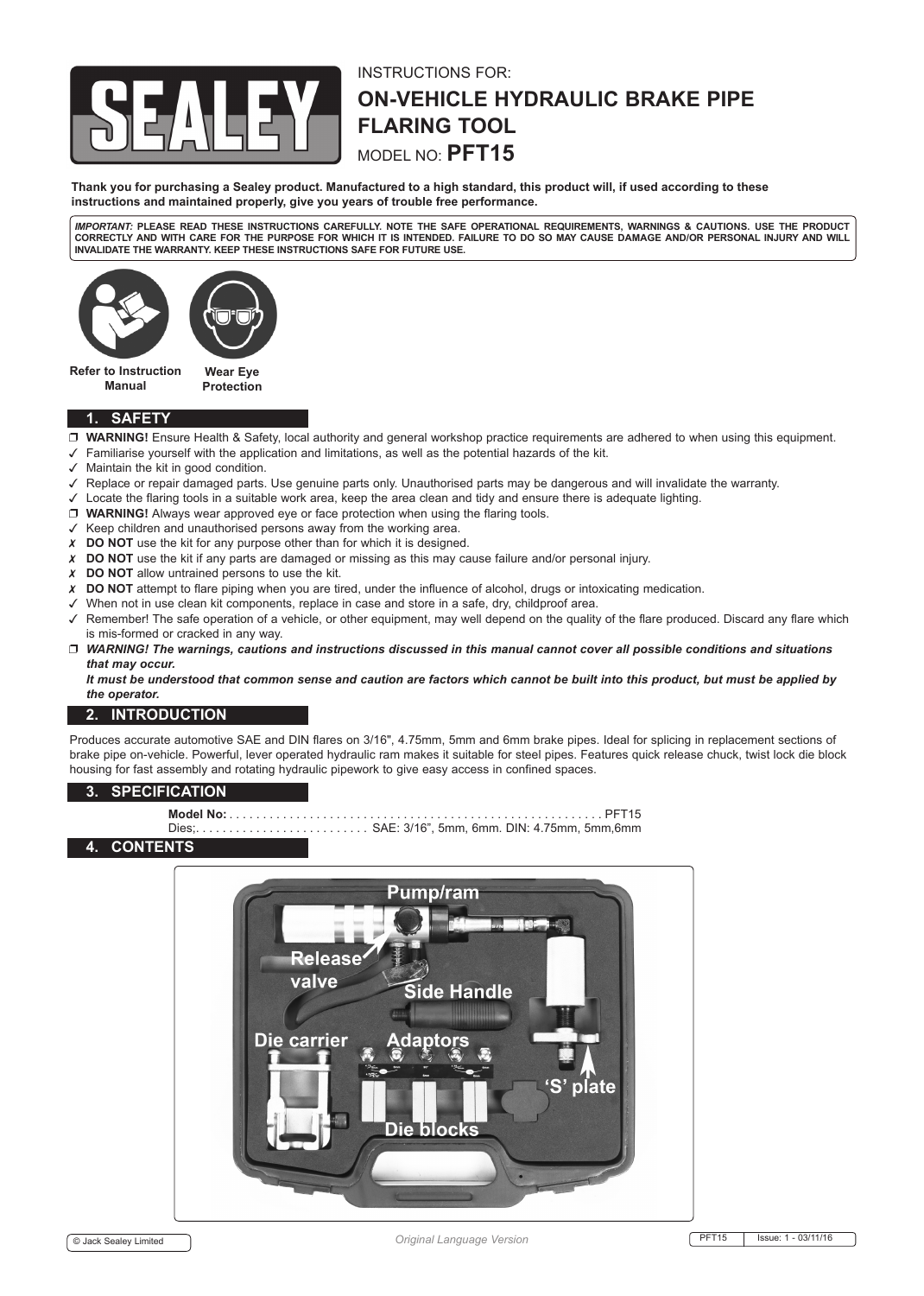

**1. Insert brake pipe into the relevant die block, making sure that the end of the pipe is flush with the end of the die block. Tighten the bolt with hex key.**



**2. Pull back the adaptor holder collar and insert the correct adaptor. Release the collar. Wind the 'S' plate back to provide clearance between the pipe and adaptor.** 



**3. Hook the 'S' plate over the pins on the die carrier. Screw the adaptor up to the brake pipe, allowing it to centre in the pipe.**



**4. Rotate the handle to a suitable position.**



**5. Close the release valve tightly, then pump the lever until it goes solid**



**6. Open the release valve and disengage the 'S' plate to separate the die carrier and ram.**